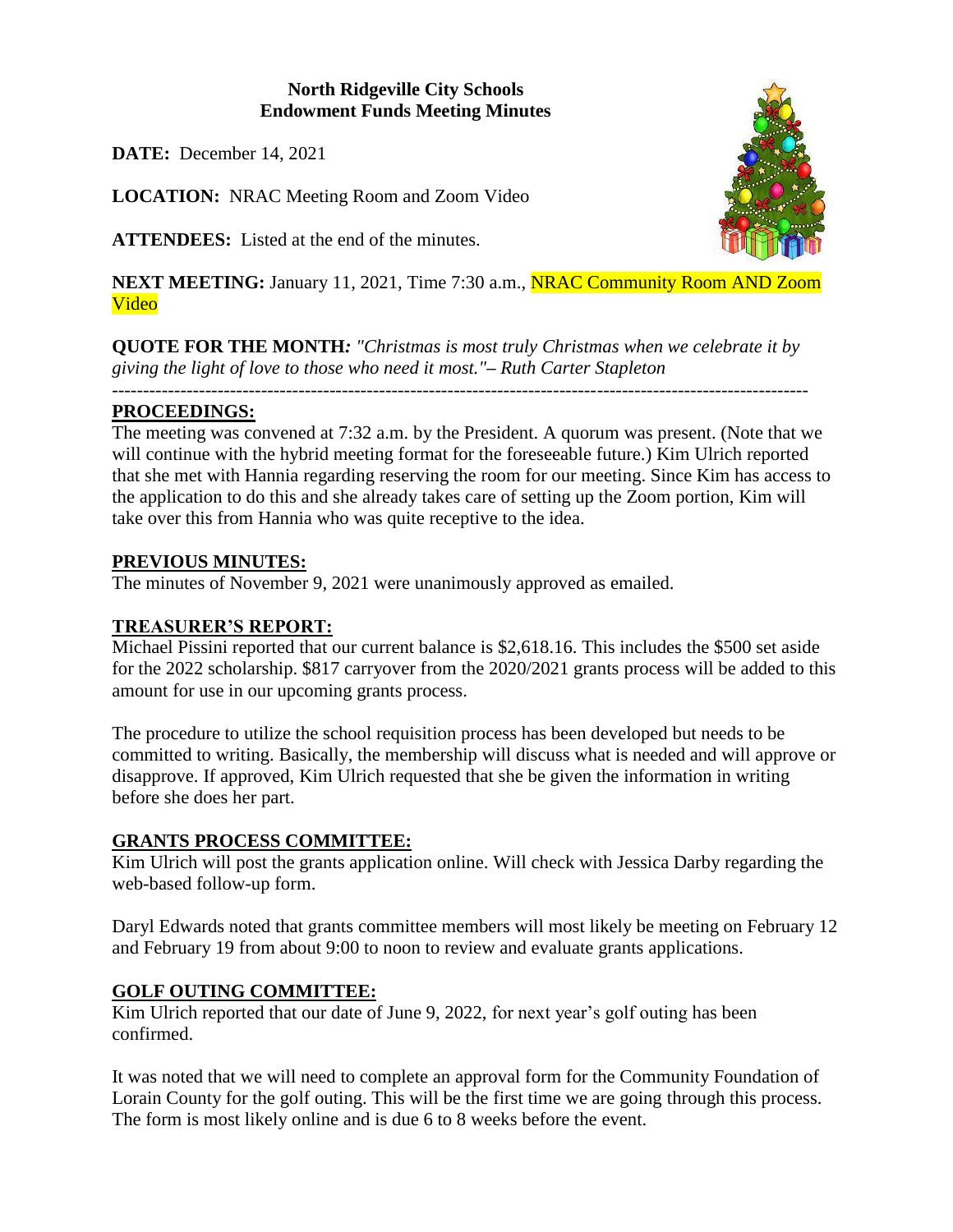# **SCHOLARSHIP COMMITTEE:**

*No current activity.*

#### **BY-LAWS COMMITTEE:**

Daryl Edwards will prepare required changes to the By-Laws (paragraph 4.2) to drop NR Arts Council as a standing appointed member from the roster. He will do this by end of the year so that it can be sent out to the membership and be voted on at the February meeting.

#### **PUBLICITY/OUTREACH COMMITTEE:**

*No current activity.*

#### **MEMBERSHIP AND NOMINATING COMMITTEE:**

See By-Laws Committee section for further information.

#### **FUNDRAISING:**

Next date for Fiesta Jalapenos fund raiser is January 13, 2022. Kim Ulrich passed out flyers for the event and will make the flyer available to the membership as PDF and JPEG files.

#### **ADJOURNMENT:**

The meeting was adjourned at 7:52 a.m.

Respectfully Submitted, Karen S. Edwards